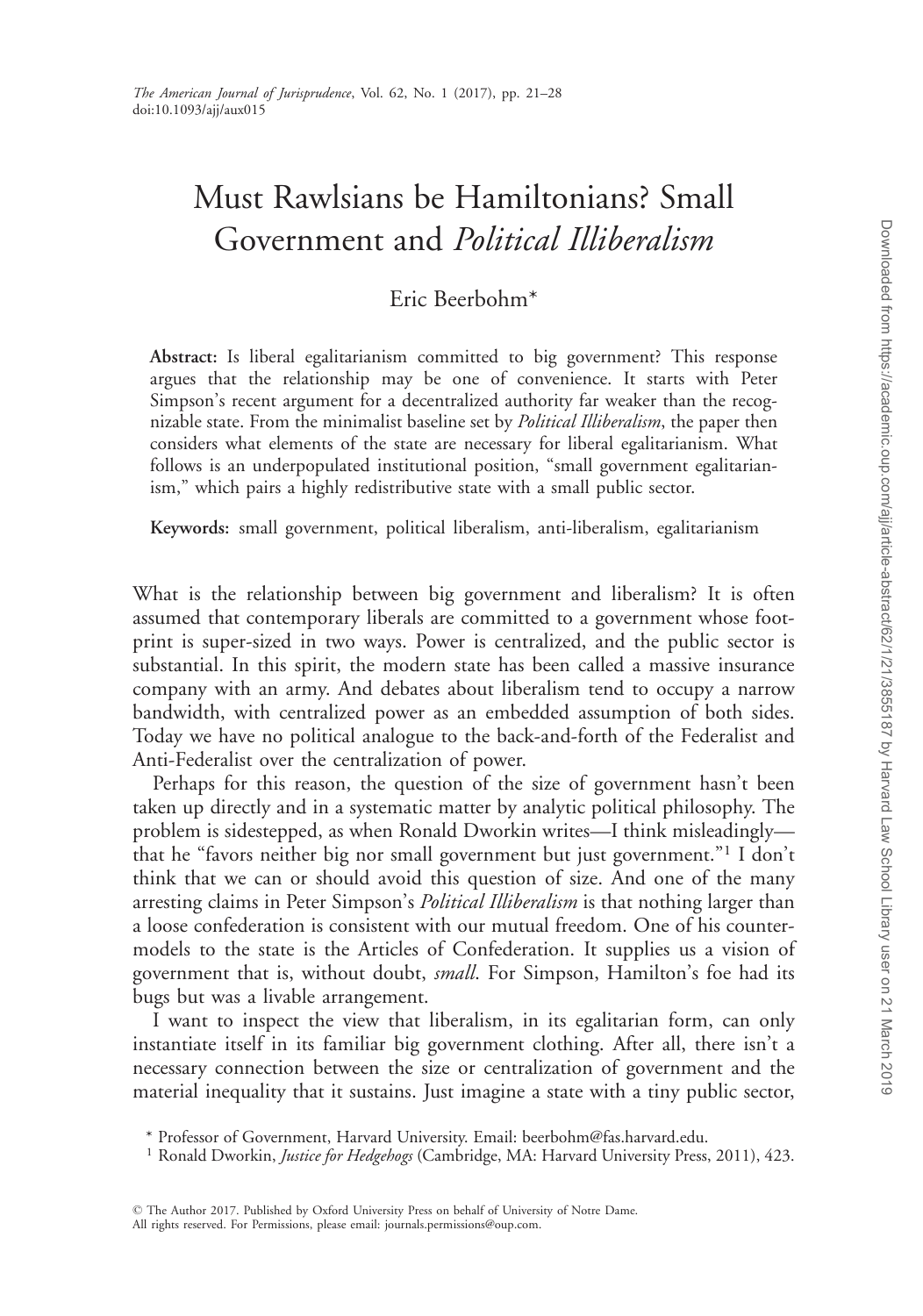#### 22 Eric Beerbohm

but which aggressively redistributes resources to raise the position of the least well off representative individual. Neither libertarians nor egalitarians are attracted to what we might call "small government egalitarianism." But why? I suspect that Dworkin's line helps explain this inattention to a problem that is front-and-center in ordinary political discourse. Or political philosophers insist that comparative institutions design is outside their scope: "it is beyond the scope of a philosophical doctrine to consider in any detail the kinds of arrangements required to insure the fair value of the equal political liberties."<sup>2</sup> This kind of institutional agnosticism can go too far. Of course political philosophers won't be able to go it alone. Here, more than any problem of distributive justice, our conclusions will turn upon empirical premises.

The space occupied by a government's footprint goes to the heart of our political values. To explore this problem, I will use *Political Illiberalism* as a complex foil. Its official story is not only that liberalism is incompatible with freedom, but any recognizable version of the state, however much its wings are clipped. So I will largely put aside its distinctive strand of philosophical anarchism. What I want to explore is the unofficial story of Simpson's work, that liberalism and localism are inevitable rivals. Thanks in part to his own Aristotelianism, Simpson is sensitive to the wide range of ways a government might constitute itself. His own charting of the march to centralize power, from Hamilton to Lincoln, reveals his focus on the space that national government has come to occupy. As hostile as he is to the state as such, Simpson is more concerned with a lumbering state, whose centralization creates a single point of moral failure.

My analysis has four parts. I begin with a highly decentralized model of government, and then increase the scope and concentration of the public sector in iterative steps. This method of building up the state, brick-by-brick, illuminates the diversity of Political Illiberalism's objections to the Hamiltonian model of the state, and uncover his assumption that Rawlsians must be, by their own lights, Hamiltonians. First, I will consider the limited vision of government embodied in the Articles of Confederation. From the point of view of freedom alone, what was impoverished about a devolved governance structure? Second, the transition from the Articles to the Federal Constitution brought one feature of big government centralization—without a large public footprint. Was the jettisoning of the Articles a "reprehensible" act of "propagandists," as Simpson charges (167)? And can a centralized government remain small in its public footprint, or does centralization put it on a voracious path—inevitably expanding up its control over the economy?3

Third, I will consider the "bigness" of government, not in its centralization, but in the amount of society's resources that come under the control of government. I will suggest that Rawlsians needn't be committed to either senses of big government. How strictly compatible is Justice as Fairness with a decentralized power

<sup>&</sup>lt;sup>2</sup> John Rawls, *Political Liberalism* (New York: Columbia University Press, 1993), 327.<br><sup>3</sup> See, for instance, Sheldon Richman, *America's Counter-Revolution: The Constitution Revisited* 

<sup>(</sup>Ann Arbor, MI: Griffin and Lash, 2016).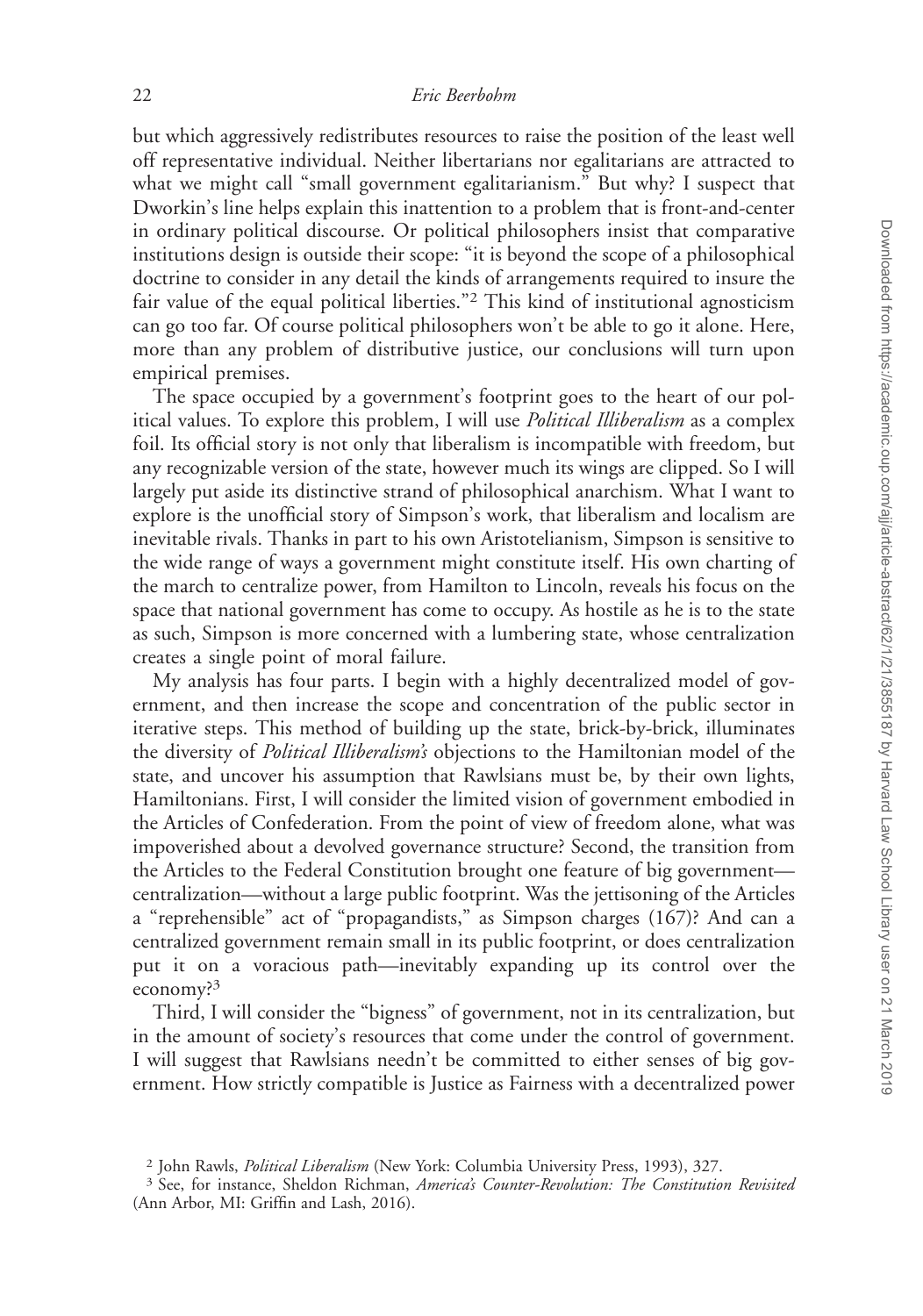structure? Are there decisive reasons for Rawlsians to endorse Hamilton's picture of centralized governance?

Section Four then considers how Rawlsians might support a government that is small—in the size of its public sector and the devolution of governance—yet significantly redistributive. Here I am considering the implications of a null set of theories, as far as I know. What makes small government egalitarians a nonexistent species? The answer, I suggest, may turn on background empirical assumptions more than the domestic resources inherent to egalitarianism.

# I. Devolved Governance

George Washington thought the Articles of Confederation made for a ruling structure that was "little more than the shadow without the substance." For Simpson, this is a virtue, not a vice, of a loose confederation without explicit executive power. The organizing principles of the Articles were, in his judgment, "sound" (172).<sup>4</sup> With few exceptions, historians have followed Hamilton in supposing that the Articles were catastrophic. In 1780, Hamilton pointed to the principal "defect of our system" as a complete lack of administrative powers. The mix of lacking federal power "tout court," combined with the absence of a "proper executive," made for a universal acid:

Congress have kept the power too much into their own hands and have meddled too much with details of every sort. Congress is properly a deliberative corps and it forgets itself when it attempts to play the executive. It is impossible such a body, numerous as it is, constantly fluctuating, can ever act with sufficient decision.<sup>5</sup>

The question of whether the Articles of Confederation *worked* is question-begging. What is in dispute is the success conditions of a governance system. For the failures that Hamilton catalogues—the crippling inability of the United States to act together—is a feature for Simpson.

I want to consider an argument from disagreement implicit in the defense of decentralization. We radically disagree about comprehensive ends, and there is no reason for us to bracket them in ordinary politics. So we don't want to empower an organization with the profane, centralized power—the touchstone feature of the modern state. State-like structures should refrain from taking actions whose justification turns on principles on which we disagree. This principle sets an important condition on our freedom. Joseph Raz sketches this kind of argument:

If we expect the state to provide us with education, health care, including the banning of life styles and of conditions of work which involve health risks; if we expect the state to guarantee the welfare of the poor, the unemployed or unemployable, the ill, and the elderly, to protect people's privacy and their reputation; if we expect it to regulate

<sup>4</sup> Peter L.P. Simpson, *Political Illiberalism: A Defense of Freedom* (New Brunswick, NJ: Transaction Publishers, 2015), 172: "[T]he overall structure of government contained in the Articles [of Confederation] is sound and needs no change."

<sup>&</sup>lt;sup>5</sup> Alexander Hamilton, *Collected Works of Alexander Hamilton*, cited by Eric Nelson, *The Royalist* Revolution: Monarchy and the American Founding (Cambridge, MA: Harvard University Press), 169.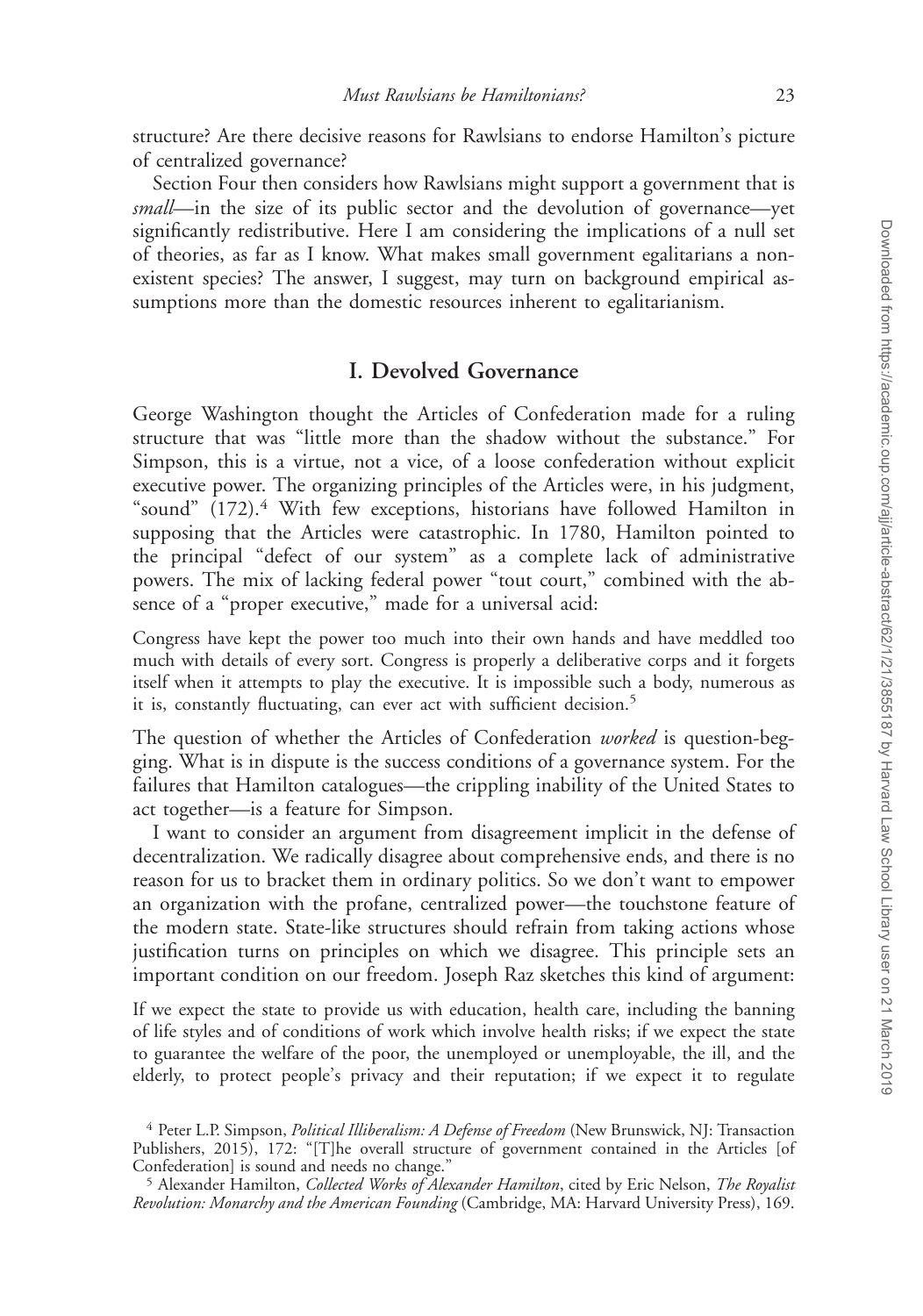#### 24 Eric Beerbohm

construction and traffic, the environment, and the civility of its people, then we multiply the political issues on which people disagree, and we aggravate the problems of the proper response to disagreement. The solution is to roll back the frontiers of the state.<sup>6</sup>

Some libertarians have embraced this argument from disagreement, but Simpson thinks they haven't gone far enough. They are right to think that this principle sponsors a more minimal state, but they have continued to assume that the state itself is permitted—even required—by this principle. That conclusion, as I read Simpson, is mistaken. If we take the principle seriously, the most extensive government we can endorse will have a more limited frontier. It will look quite a bit like the Articles of Confederation. Hamilton's modus ponens is Simpson's modus tollens. The Articles of Confederation didn't perfectly embody this argument. But it came much closer than the Federal Constitution.

The problem with the argument from disagreement is that it is self-destructive. For as long as *anyone* disagrees with the principle itself, it urges its own rejection. It doesn't follow that there may be reason for our political systems to avoid some moral disagreements. But the principle is overbroad in formulation. I wonder whether Simpson is guided by an account of freedom—his all-trumping ideal that helps itself to a principle like this: We are unfree if we find ourselves imposed upon by an authority structure that stands above us. The more the state does for and to us, the more it runs into cherished values of its members. So it must do less, much less. That's precisely the argument that Raz thinks proves too much. I'm suggesting that Simpson is taking the argument to imply a much more minimal governance structure than ordinarily supposed.

The libertarian conclusion, then, is too faint-hearted. It urges the state to get out of the business of redistributing wealth or enforcing drug laws, but it holds the centralized, authoritative body as a constant in its analysis. The problem isn't the *kind* of businesses that the state gets itself into, but the structure of the entity itself. If we follow Simpson down the garden path to a crypto-anarchic system of localism, can we avoid the *reductio* that the argument from disagreement faces? Is there a way to make the self-defeating argument go away when we follow the argument to its natural conclusion? I don't yet see how the argument from disagreement can guard against its self-defeat. Simpson follows the argument to its conclusion, and ascribes to a more purely minimal form of government than we are used to seeing. But he hasn't said enough about how scaling back the centers of power of the state will help stabilize the argument from disagreement.

## II. Centralizing Governance

There are two ways to run an argument against a centralized government. You can challenge the means and the ends. Simpson does both, though I will dwell on his former challenge. For him, the transition from the Articles to the Federal Constitution was illicit. And, with that criticism in place, he challenges the

<sup>&</sup>lt;sup>6</sup> Joseph Raz, "Disagreement in Politics," American Journal of Jurisprudence 43 (1998): 29 (emphasis added).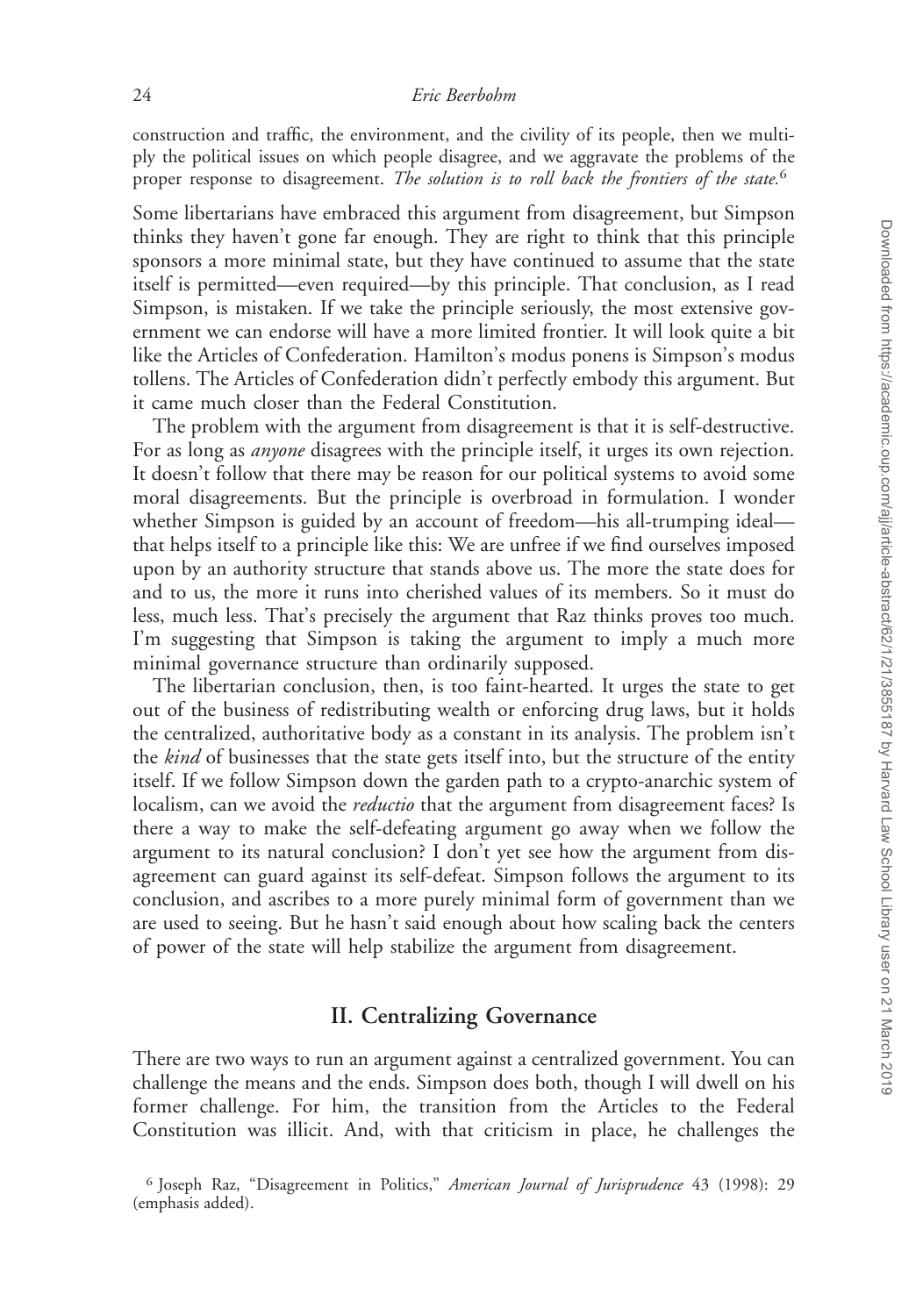centralized structure itself. This raises a version of what Henry Sidgwick called the "paradox of conservative justice," the idea that there may not be a just means to take us to what we accept as a more just end. Now Simpson thinks that the move to the Federal Constitution was an unjust and impious—since God was invoked—means to an unjust end, but the structure of the problem is still relevant.

The difficulty is the assumption that the Articles of Confederation are taken as setting the moral baseline. Did Congress in the 1770s have a legal mandate to institute a new government? Did it have license to form a Convention Parliament in 1688/9? It's not clear how Simpson's underlying account of authority and freedom underwrites the Articles' presumed legitimacy. But surely that presumption of legitimacy is needed for us to worry about the parliamentary moves that Simpson finds unconscionable, and for his charge of "high crimes."<sup>7</sup>

To be sure, the Constitutional Convention was called to amend, not replace, the Articles of Confederation.<sup>8</sup> But the distinction between amending and replacing isn't quite as neat as Simpson thinks. Puzzles in personal identity like the Ship of Theseus illustrate the underlying ambiguity: at what point, precisely, does any given amendment amount to an all-out repeal? And if the Convention effectively replaced every plank of the ship, there is a story to tell about consent that Simpson neglects. It's not implausible to think that the state legislatures, in agreeing to call ratifying conventions, agreed to the amend and replace procedure. A fuller analysis would need to contrast the moral baseline of the Articles themselves, with their own difficult pedigree. But it seems hasty for Simpson to call the founders out for their "oath-breaking" and "impiety" in ratification (167).

## III. Redistributive Governance

Patrick Henry worried that the Federal Constitution would relegate states to doing nothing more than "take care of the poor—repair and make highways—erect bridges, and so on, and so on."<sup>9</sup> This is a striking admission that elements of big government—notably the redistribution of wealth to those badly off—predates the Federal Constitution. It was something that some states (at least modestly) performed under the Articles of Confederation. I want to use this as a starting point to challenging two assumptions about big government that are made about Rawlsians. While instrumental calculations may tempt us to think of them as favoring a highly-centralized state, the idea of the property–owning democracy can be understood in a way that is radically local. If municipalities found a way to solve the inevitable coordination, nothing in the two principles of Justice as Fairness insists upon tightly centralized power. Indeed, the most

<sup>&</sup>lt;sup>7</sup> In this argument Simpson follows the libertarian Albert Jay Nock, *Our Enemy, The State* (New York: William Morrow and Company, 1934).

<sup>&</sup>lt;sup>8</sup> Pauline Maier, *Ratification: The People Debate the Constitution, 1787-1788* (New York: Simon and Schuster, 2010).

<sup>&</sup>lt;sup>9</sup> The Complete Anti-Federalist, ed. Herbert J. Storing (Chicago: University of Chicago Press, 1981), 1: 238.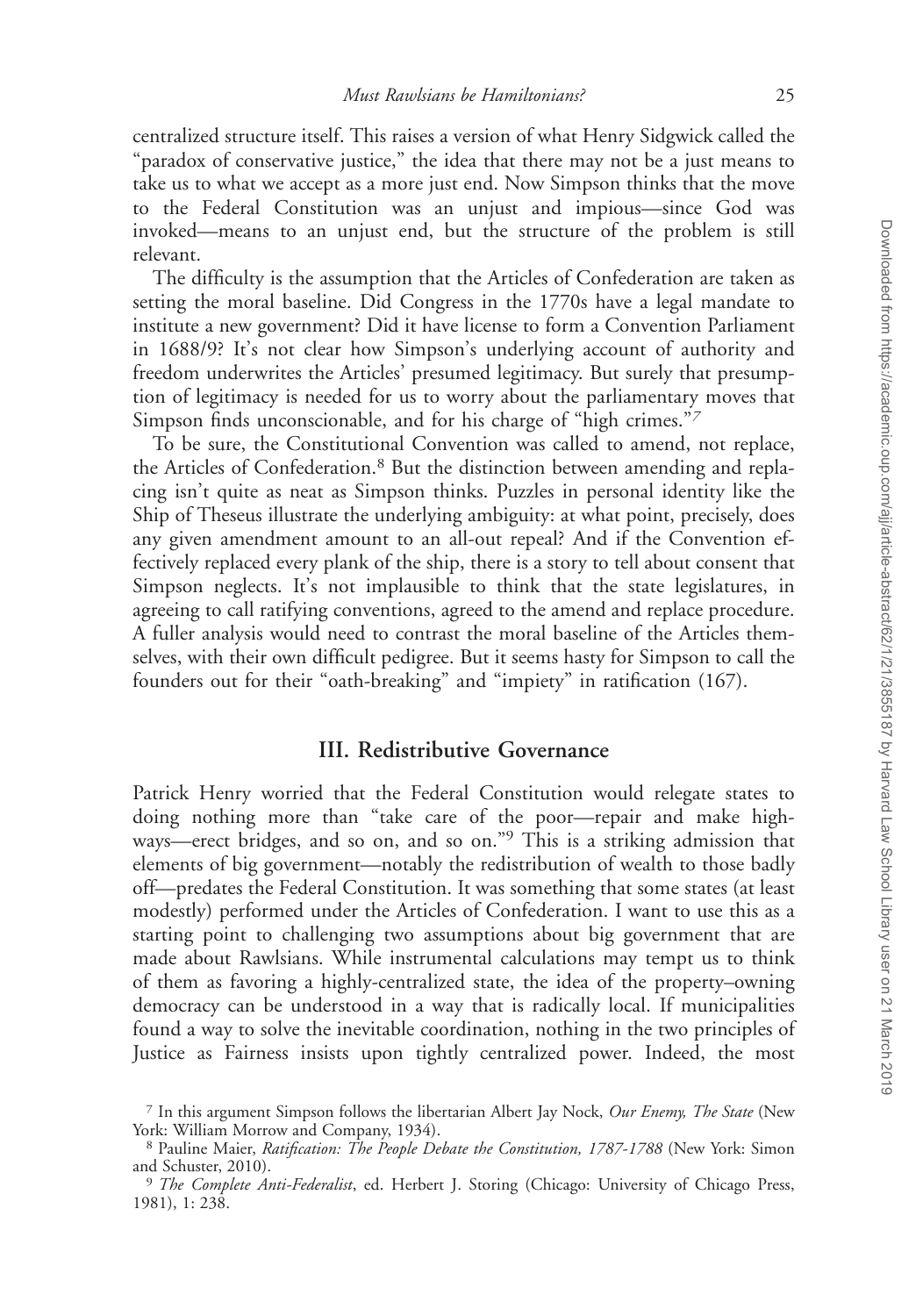powerful internal criticisms of Rawls have pushed in the opposite direction. Susan Moller Okin and G.A. Cohen stressed that our informal politics can have momentous effects on material equality.

The same kind of institutional open-endedness, I think, can be applied to the means of redistribution as well. It is not just open for a Rawlsian to be agnostic about who redistributes, including the city-states that Simpson imagines. How redistribution works is open as well. Instead of having a large public sector, there is no principled reason to reject a system in which the local transfer branches redistribute wealth while co-existing with a small public sector.

To see how a Rawlsian may well reject the Hamiltonian model, consider this thought experiment. Suppose we have to choose between a small and large government scheme that both promise to deliver roughly equal distributive patterns. Does a Rawlsian have any philosophical reason to favor a system where we—as cocitizens—run programs that distribute goods to those who have a claim to them? Or do we have any reason, even a very weak one, to favor a system that got out of the business of direct provision and redistributed the most fungible good available? I think our empirical assumptions have obscured the moral reasons for preferring the smaller or the larger government solution, so we'll need to purify the case in two ways.

Imagine a government whose footprint is small. There are no government-run programs that serve egalitarian aims. Regular redistribution transfers wealth to satisfy your theory of equality. Consider two objections:

1. Supply-side response: The small government egalitarian state will be less efficient then government-run programs. Certain public goods require coordination, and simply giving people money will over-provide them.

Answer: Suppose the results are no less efficient, through private sector solutions.

2. Demand-side response: The small government egalitarian state, with its redistribution of fungible goods, will result in citizens acting against their own interest.

Answer: Suppose individuals spent the money in a way that wasn't appreciably different than in-kind programs.

Once we wish away these two concerns, are there reasons internal to egalitarianism to object to a smaller government? Is anything lost by the state getting out of the business of directly providing goods, rather than offering fungible means? We've attempted to control for the usual obstacles in imagining a small government coexisting with an egalitarian distribution. Perhaps the egalitarian will insist that, by decentralizing the transfer branch, we have changed the moral relationship among citizens, who must justify their holdings to the least-advantaged member of their state—writ large—and not merely their particular community. If the central relationship is among co-citizens, and not co-membership in a community, it may not be enough to silo redistribution to the municipality. This argument from cocitizenship may favor the direct provision of certain goods. Once we control for the expected consequences of using more or less direct means, we can get to the moral core of the case for government provision—whether performed locally or nationally.

Consider, then, a modified version of Rawls's favored economic arrangement, the property-owning democracy. The Anti-Federalist inspired version that I have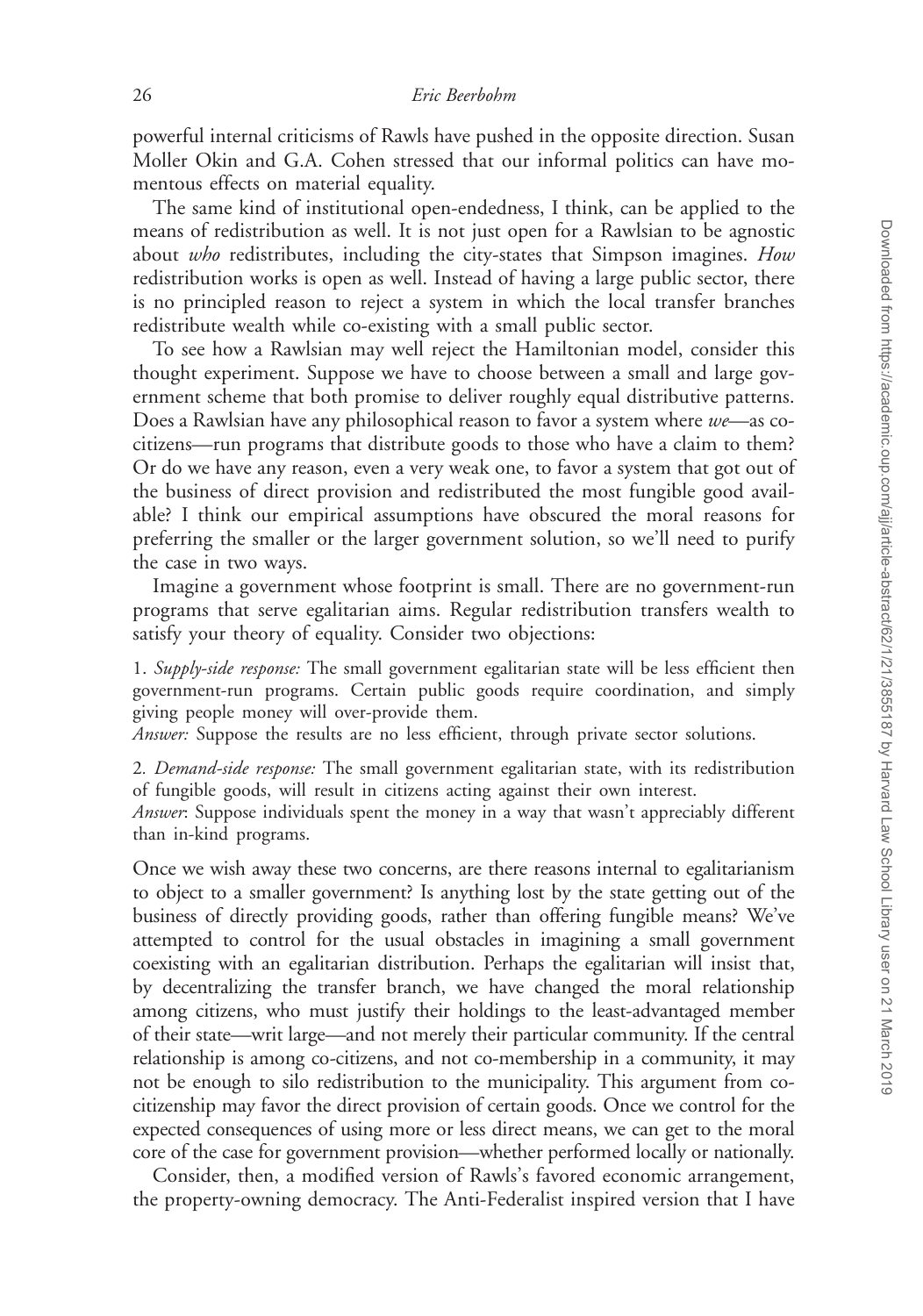in mind attempts to honor our equal standing, and attend to material inequality, without endorsing a national-level transfer branch, as Rawls envisages. Steady redistribution is perfectly imaginable, if unrealistic, under a devolved system. In light of our chronic moral disagreements the later Rawls limits the amount of redistribution earmarked as constitutional essentials. Simpon's resistance to public reason turns on an Aristotelian conception of community. We shouldn't bracket our comprehensive moral visions. Instead, our full moral and political doctrines should roam free, as long as the scale of their ambition remains local. If small government egalitarianism is possible, liberals may find Simpson's decentralization less objectionable than conservative critics.

### IV. Towards a Small Government Egalitarianism

We've carved out theoretical space for a more localized model of governance, one that needn't be at odds with egalitarian principles. What would an institutional prospectus look like for this form of localism? Rawls's resistance to welfare state capitalism offers us a thumbnail sketch. We can read his three objections to the stock welfare state as desiderata. First, small government egalitarianism would need to honor the fair value of political liberties. So a federation of city-states would guard against the capture by capitalist interests from within the polity and from its neighbors. Second, the tools of a more localized government would have to be robust enough to ensure that market-generated inequalities serve the least-advantaged representative individual. This would need to be an intergenerational project, so that stable political institutions can buffers against capitalist's tendency toward inequality. Finally, a small-footprint Rawlsianism would have to honor a principle of social equality among citizens. Rawls worries that welfare state capitalism threatens relational equality by making some citizens objectionably dependent on others. The official way to avoid these institutional realities, of course, are the institutions that make up a property-owning democracy. But this model, seriously underdescribed, takes as its default a centralized approach to redistribution.<sup>10</sup>

Why, then, have egalitarians tended to assume a "big government" model? Why have they supposed a public sector that is (1) large and (2) centralized? As for as I can see, the answer turns on two premises, one moral and the other empirical. First, they might insist that egalitarian obligations are non-fungible. Citizens have moral claims to certain kinds of goods—whether health care or education—without concluding that they are entitled to the cash value of these particular goods.<sup>11</sup> It isn't obvious that this argument turns a paternalistic argument. If paternalism involves the substitution of one's judgment with another agent's, egalitarians may need to acknowledge the role of paternalism in support of a large public sector.<sup>12</sup>

<sup>&</sup>lt;sup>10</sup> For further discussion of James Meade's influence on Rawls, see Martin O'Neil and Thad Williamson's *Property-Owning Democracy: Rawls and Beyond*, (New York: Wiley, 2012).

<sup>&</sup>lt;sup>11</sup> See, for example, Debra Satz's Why Some Things Should Not Be for Sale: The Moral Limits of Markets (Oxford: Oxford University Press, 2010), 79.<br><sup>12</sup> See Seana Shiffrin's "Paternalism, Unconscionability Doctrine, and Accommodation,"

Philosophy & Public Affairs 29 (2000): 205-250.